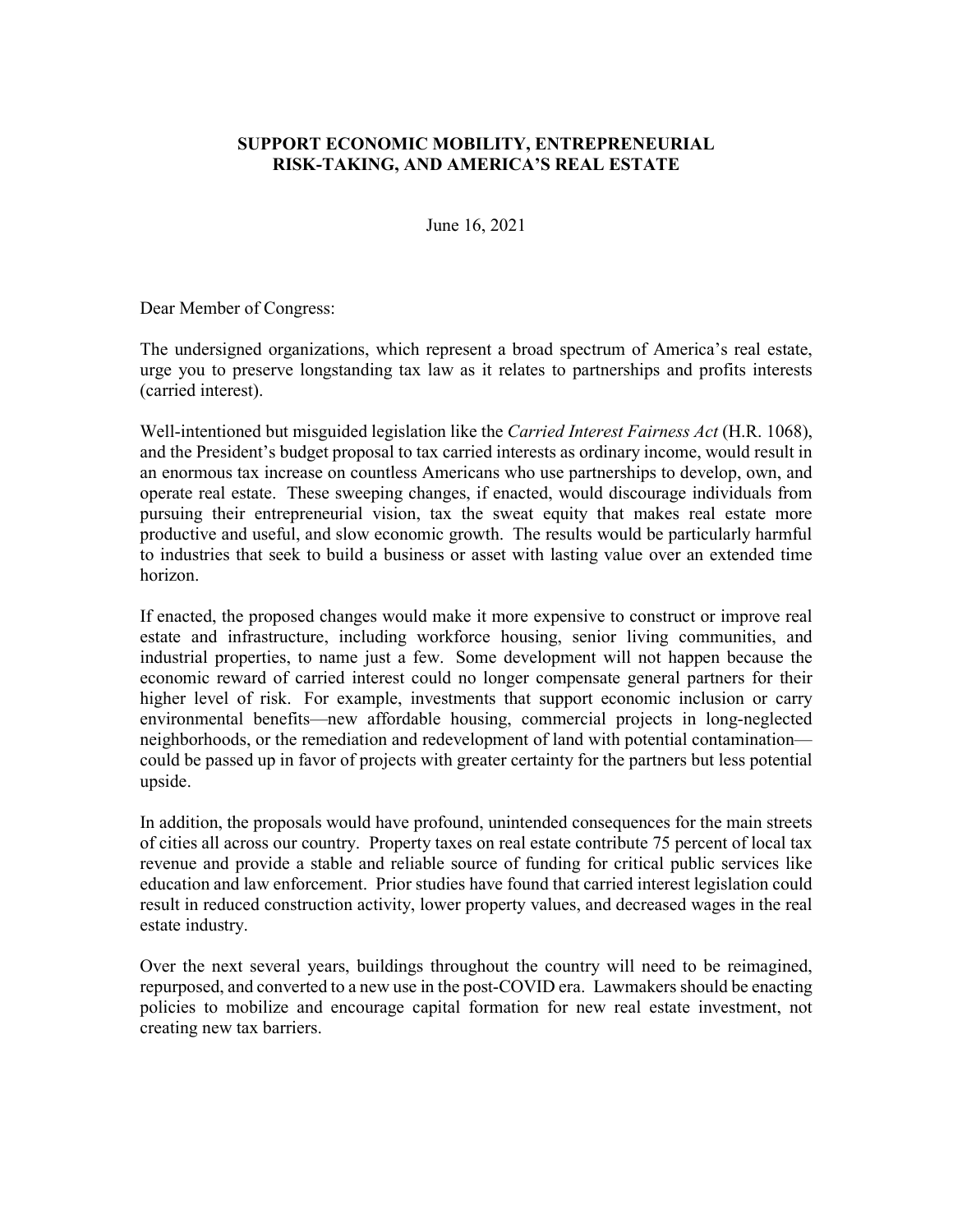The false narrative surrounding the carried interest issue is that it targets only a handful of hedge fund billionaires and Wall Street executives. On the contrary, the carried interest proposals are far more expansive than advertised. They would apply to real estate partnerships of all sizes—from two friends owning and leasing a townhome to a large private real estate fund with institutional investors.

Much of the real estate investment that takes place today uses the partnership choice of entity. According to the IRS, real estate partnerships represent half of the four million partnerships in the United States. In 2018, those real estate partnerships owned \$7.6 trillion in assets, owed \$3.6 trillion in mortgage debt and nonrecourse loans, earned \$46 billion in net rental income, paid \$28 billion in wages, and recognized \$52 billion in net long-term capital gain. These two million real estate partnerships and their 8.6 million partners own and operate multifamily rental housing, office buildings, shopping centers, hotels, distribution centers, senior living communities, and other commercial real estate in every town, city, and region of the country.

Most partnerships in all businesses reward the general partner with a share of the ultimate capital gain that reflects the risk they have taken—equity capital, assumption of business risk, or through good old-fashioned sweat equity. Reward for these latter forms of risk is "carried interest."

In real estate, success is measured largely by the capital appreciation of the property. Under current law, this capital appreciation is long-term capital gain for all partners. The carried interest is not compensation for services. General partners receive fees for routine services like leasing and property management. Those fees are taxed at ordinary tax rates. The carried interest is granted for the value the general partner adds to the venture *beyond* routine services, such as business acumen, experience, and relationships. It is also recognition of the risks the general partner takes with respect to the general partnership's liabilities. These risks can include funding predevelopment costs, guaranteeing construction budgets and financing, and exposure to potential litigation over countless possibilities.

The tax code has never, and should never, limit the reward for risk taking to taxpayers who have cash to invest. An entrepreneur who foregoes the security of a salary in order to invest their time and effort into starting a business that may or may not succeed should qualify for capital gains treatment the same way that a deep-pocketed and passive investor qualifies when they put their cash into a public stock or private venture. Unfortunately, the *Carried Interest Fairness Act* and the President's proposal would limit capital gain treatment only to taxpayers who have cash to invest. Those who invest entrepreneurial innovation, risk taking, and sweat equity would no longer receive capital gain treatment. This would reduce economic mobility by increasing the tax burden on less-advantaged entrepreneurs.

Moreover, the legislation would apply retroactively to partnership agreements executed years—often decades—earlier. These negotiated agreements between the partners were based on well-established tax law as it existed at the time. By changing the tax results years later,